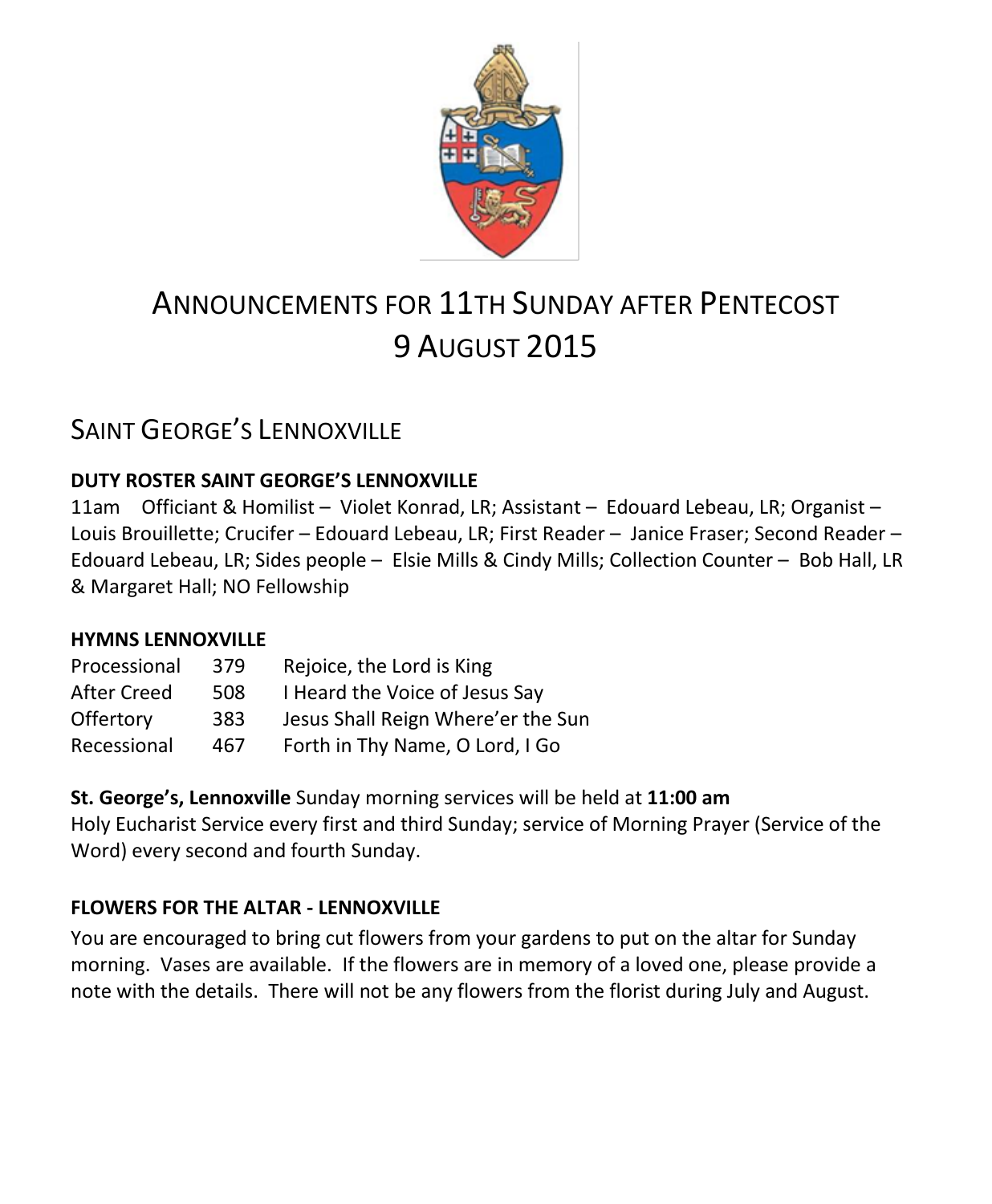# SAINT BARNABAS NORTH HATLEY

### THE ALTAR FLOWERS THIS MORNING ARE GIVEN TO THE GLORY OF GOD AND IN LOVING MEMORY OF **THE KINSELLA AND POLLOCK FAMILIES**

#### **DUTY ROSTER SAINT BARNABAS NORTH HATLEY**

9 am Officiant & Homilist – Joan Drinkwater, LR & Kathy Stafford, LR; First Reader – Cranmer Rutihinda; Second Reader – Babs Ritchie; Sides person – Steve Stafford; Organist – Louis **Brouillette** 

**St. Barnabas, North Hatley** Sunday morning services will be held at **9:00 am** Holy Eucharist Service every first and third Sunday; service of Morning Prayer (Liturgy of the Word) every second and fourth Sunday.

In addition to the Morning Prayer Services on the  $2^{nd}$  and  $4^{th}$  Sundays, there will be a short half hour Eucharist at 4 pm, celebrated by Fr Edward, followed by the Fresh Start Model discussions. These discussions are aimed at helping congregations in transition understand the underlying issues that parishes wrestle with as they attempt to discern future ministry and mission. It is hoped as many members of our congregation as possible will take part in this process of discernment. Everyone will be welcomed openly and their opinions respectfully heard.

### **The following schedule lists the topics of discussion:**

August 9th Congregational Development 101

August 23rd Learning Conflict Awareness

August  $30<sup>th</sup>$  Understanding Power, Influence, Control and Authority in a congregation It is hoped as many members of our congregation will take part in these discussions. Everyone will be welcomed openly and their opinions respectfully heard.

# ON THIS WEEK

#### **ST. FRANCIS MANOR – LENNOXVILLE**

There will be a Eucharist service at the St. Francis Manor in Lennoxville on Friday, August 14 at 10 am. All welcome.

#### **BIBLE STUDY – NORTH HATLEY**

YOU ARE INVITED TO A 6 WEEK BIBLE STUDY on 1 Thessalonians at the home of Steve and Barbara Allatt, 23 Leslie, Hatley Acres, North Hatley. Starting on Wednesday July 8th from 7:00 - 8:30 pm. Call Al Salt for details 819 842 2717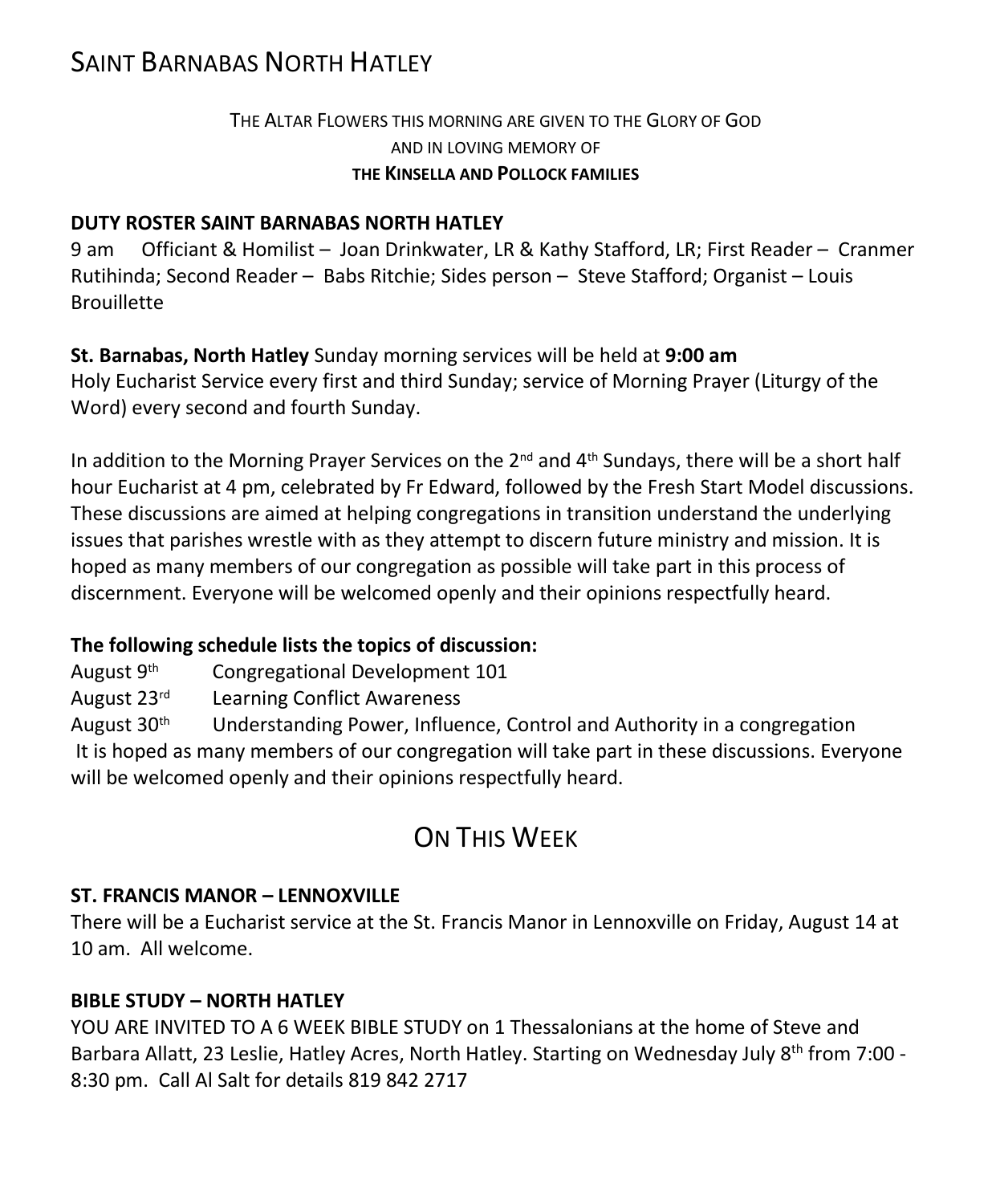# UPCOMING EVENTS

#### **DEANERY SERVICE AUGUST 30**

The Deanery Service on Sunday, August 30 will be held at 10:30 a.m. at St. George's Lennoxville (84 Queen Street). There will be Sunday School for the children.

### **SUNDAY AUGUST 30 – SERVICES CANCELLED**

NO SERVICES on August 30 in Coaticook, Ayer's Cliff, Hatley. North Hatley has cancelled the 9 am service; however there will be a 4 pm Eucharist service followed by the Fresh Start Model discussion.

# SERVICES THIS WEEK

| TODAY              | 9 AM              | <b>MORNING PRAYER</b> | <b>NORTH HATLEY</b> |
|--------------------|-------------------|-----------------------|---------------------|
|                    | $9:15 \text{ AM}$ | <b>MORNING PRAYER</b> | <b>AYER'S CLIFF</b> |
|                    | $9:15 \text{ AM}$ | <b>SAID EUCHARIST</b> | <b>MAGOG</b>        |
|                    | <b>11 AM</b>      | <b>MORNING PRAYER</b> | LENNOXVILLE         |
|                    | <b>11 AM</b>      | <b>MORNING PRAYER</b> | <b>COATICOOK</b>    |
|                    | 4 PM              | <b>SAID EUCHARIST</b> | <b>NORTH HATLEY</b> |
| <b>NEXT SUNDAY</b> | $9:00 \text{ AM}$ | <b>SAID EUCHARIST</b> | <b>NORTH HATLEY</b> |
|                    | $9:15 \text{ AM}$ | <b>MORNING PRAYER</b> | <b>MAGOG</b>        |
|                    | 11:00 AM          | <b>SUNG EUCHARIST</b> | LENNOXVILLE         |
|                    | $2:00 \text{ PM}$ | <b>SAID EUCHARIST</b> | <b>HATLEY</b>       |

# DEANERY MEETINGS AT ST GEORGE'S LENNOXVILLE

### **DEANERY WORSHIP MINISTRY TEAM**

Meets Tuesday, August 18 at 10:00 – 11:00 am in the Upper Room

#### **DEANERY PASTORAL MINISTRY TEAM**

Meets Wednesday, August 12, starting with Eucharist at 6:30 pm in the Upper Room

# CHURCH CALENDAR

| <b>MONDAY</b>    | <b>SAINT LAURENCE, DEACON &amp; MARTYR AT ROME, 258</b>               |
|------------------|-----------------------------------------------------------------------|
| <b>TUESDAY</b>   | SAINT CLARE OF ASSISI, ABBESS, 1253                                   |
| <b>WEDNESDAY</b> | CONSECRATION OF CHARLES INGLIS, FIRST ANGLICAN BISHOP IN CANADA, 1787 |
| <b>THURSDAY</b>  | JEREMY TAYLOR, BISHOP OF DOWN & CONNOR, SPIRITUAL TEACHER, 1667       |